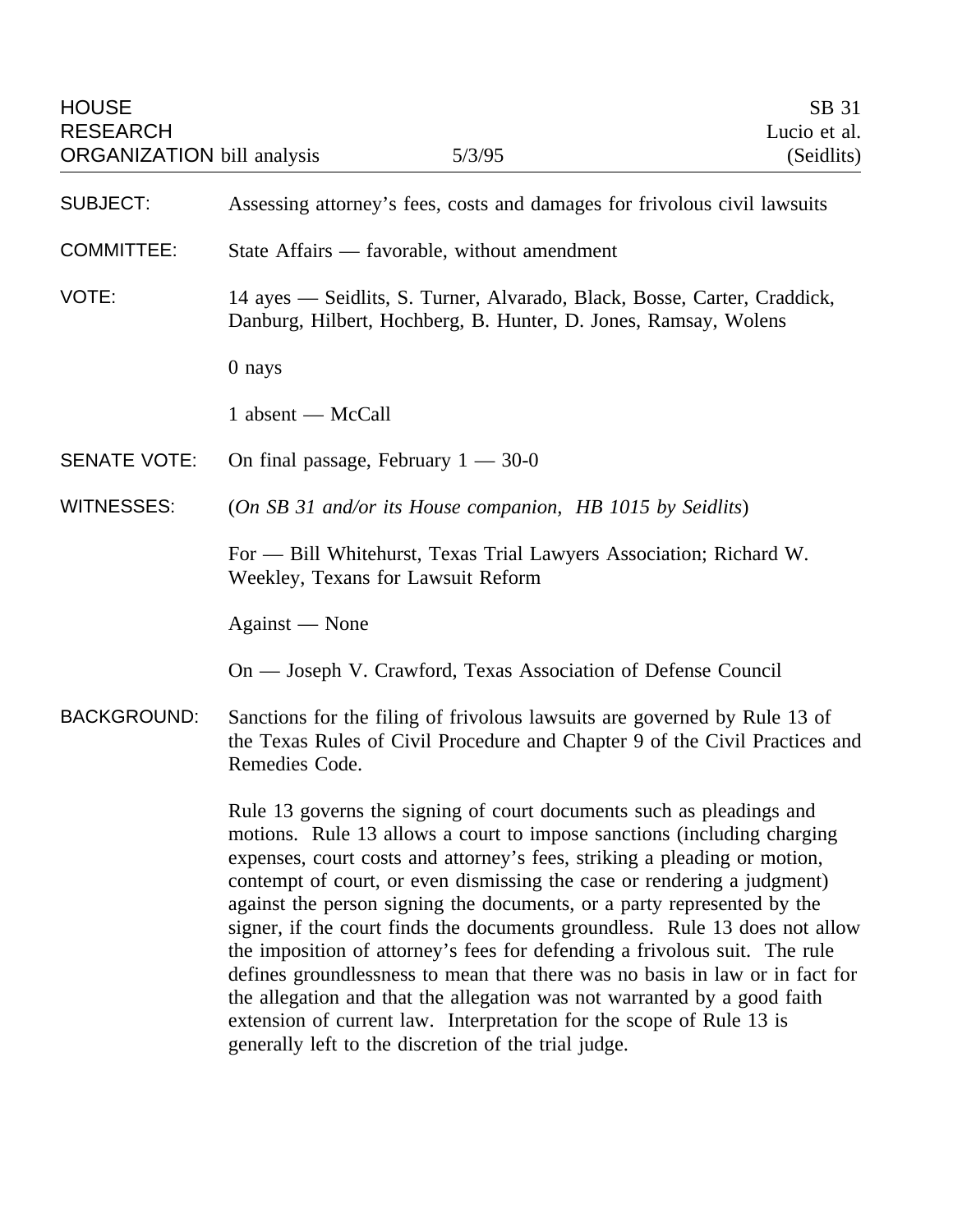Chapter 9 of the Civil Practices and Remedies Code clearly states that it is not meant to alter in any way the provisions of the Rules of Civil Procedure, and establishes a test similar to Rule 13 for determining a violation. Groundlessness is not defined, but some examples given in sec. 9.011 include actions brought in bad faith, for the purpose of harassment or for an improper purpose such as to cause unnecessary delay or needlessly increase the cost of litigation. Sanctions allowed under sec. 9.012 are similar to those in the Rule 13. However, the section allows any party whom the court finds made a groundless pleading 90 days to correct the pleading or withdraw it. No such grace period is allowed under Rule 13. If the pleading is modified or withdrawn within the 90-day grace period, no costs may be imposed against the offending party. As a practical matter, Rule 13 is used by courts when assessing sanctions against a litigant.

DIGEST: SB 31 would allow awards of attorney fees, costs and additional damages for inconvenience, harassment and out-of-pocket expenses incurred in defending a frivolous lawsuit or action. The bill would apply to all civil actions, but a larger assessment could be made under other law.

> SB 31 would not be limited to pleadings, motions or other court papers, as is the current law, but would apply to any action or part of an action and could apply to a plaintiff or a defendant. A court could impose sanctions upon finding an action or any part of an action was frivolous, groundless in law or fact, vexatious, for delay or harassment or unnecessarily expands the action because of improper conduct, including abuse of discovery procedures. A party could make a motion for sanctions at any time while proceedings are pending before the trial court.

Code of Criminal Procedure sec. 10.004 would give an expanded list of what a court could consider in determining whether an action was not brought in good faith.

SB 31 would allow for the same hearing and notice requirements as under both of current rules, but would provide that a court must state in writing its reasons for assessing any sanctions.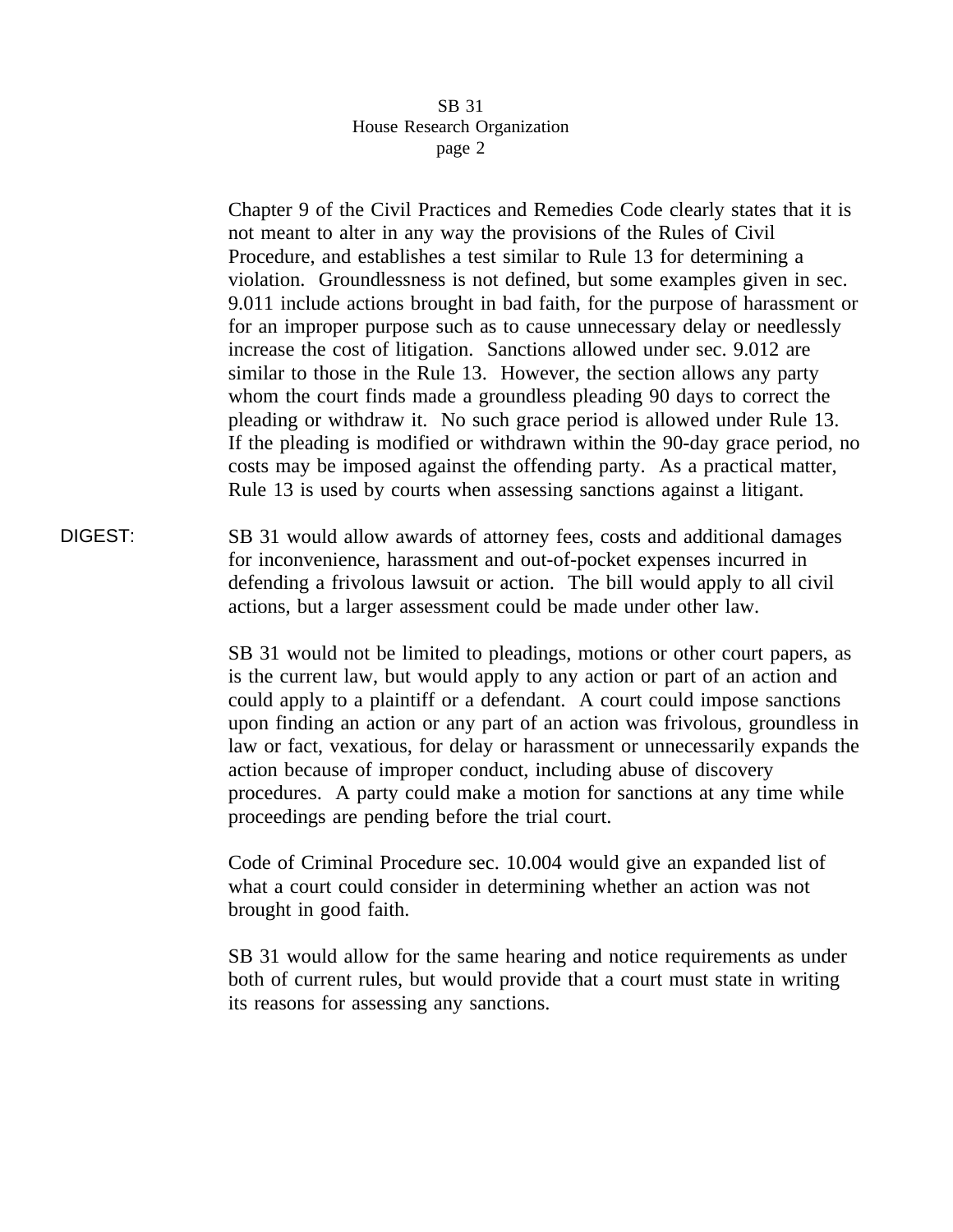A court would be allowed to impose a sanction directly against a party, include a sanction in the judgment or allocate a sanction among more than one party.

The bill would allow for an exception for those parties appearing without an attorney unless the party is an attorney.

The parties to a case would be allowed to file a binding stipulation agreeing to not assess any sanctions or to assess sanctions in a different manner than SB 31 provides.

SB 31 would provide for mandatory appellate review of assessments if an appeal was sought.

The bill would apply to any action commenced on or after the bill's effective date, September 1, 1995.

**SUPPORTERS** SAY: SB 31 would establish a more workable mechanism for imposing courtordered sanctions to deter frivolous or harassing lawsuits that take up court time and harm those against whom the suits are filed. One of the most often-cited reasons why Rule 13 does not curb the filing of frivolous lawsuits is that judges are reluctant to impose anything other than reprimands or monetary sanctions on litigants for sanctionable actions rather than risk impairing a litigant's due process rights. However, reprimands are rarely a strong enough deterrent, and monetary sanctions do not cover attorney's fees, which are usually the most expensive cost of defending a frivolous suit. SB 31 would solve this problem by allowing a court to impose sanctions for attorney's fees, but would not allow a court to impose any sanction other than a monetary one.

> Another improvement that SB 31 would make over Rule 13 is that it would allow a court to base its sanction on something other than the signing of a pleading or other paper. In many instances a court is limited by this requirement in Rule 13 because it cannot sanction frivolous conduct unless there is a frivolous motion or pleading presented. To deter frivolous lawsuits a court needs to be able to punish actions as well as filed papers.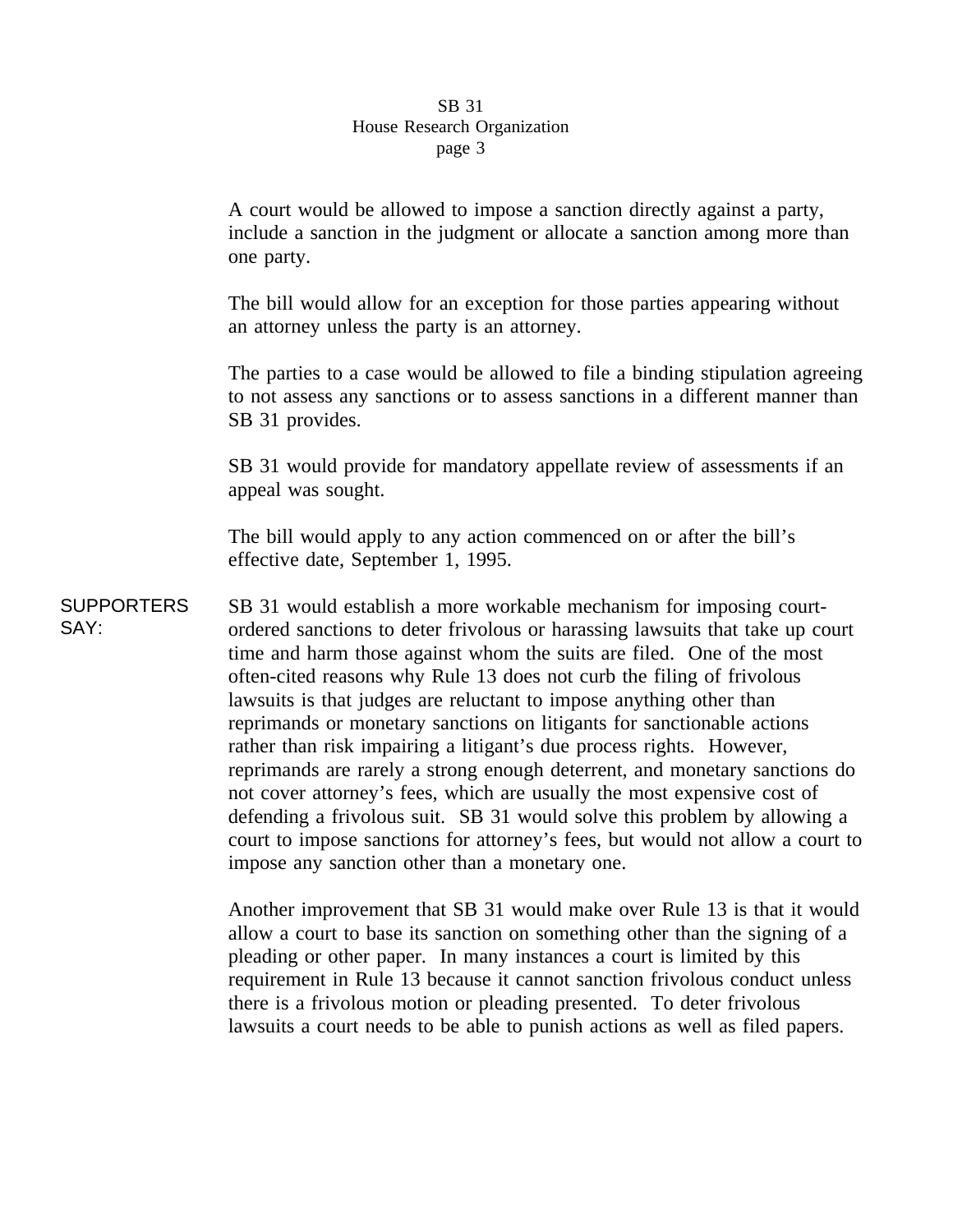The notice and hearing requirements of SB 31 are virtually identical to those in current law. These provisions help to ensure that a party is not blind-sided by a motion and hearing for sanctions, and that the party has an opportunity to respond the charges against the party, and perhaps even correct the problem.

Courts have been criticized in the past when awarding sanctions for not clearly setting out the reasons for such awards. In some instances, there is a general frivolousness or lack of proper respect for the proceedings on the part of one litigant. A court could not assess sanctions under SB 31 without stating the reasons in writing, defining the exact conduct that it determined was frivolous. Another protection for innocent litigants would be the mandatory appeal process available at the request of the sanctioned party.

**OPPONENTS** SAY: SB 31 proposes the wrong approach to curbing frivolous lawsuits in Texas courts. The bill could produce more litigation than it would stop.

> The primary problem with SB 31 is that it proposes entirely new law and is not based on any other frivolous lawsuit enactment in any court system. Because it is so new, every part of this legislation would have to be tested in court, causing a backlog of appellate cases. The proper approach to take would be enact a bill similar or identical to a current law or rule that has proved successful. An example of such a rule is Rule 11 of the Federal Rules of Civil Procedure. Almost every issue regarding Rule 11 has already been litigated and resolved. Rule 11 allows a court to award attorney's fees.

Even if a more familiar approach is taken to sanction frivolous lawsuits, at the very least it would be necessary to remove the mandatory appellate review process from SB 31. Requiring a court to hear every appeal made would lengthen the time it takes to assess sanctions and greatly increase costs, in a measure meant to cut litigation costs.

NOTES: HB 1565 by T. Hunter, reported favorably by the House Civil Practices Committee, is based on Rule 11 of the federal Rules of Civil Procedure governing sanctions for frivolous suits.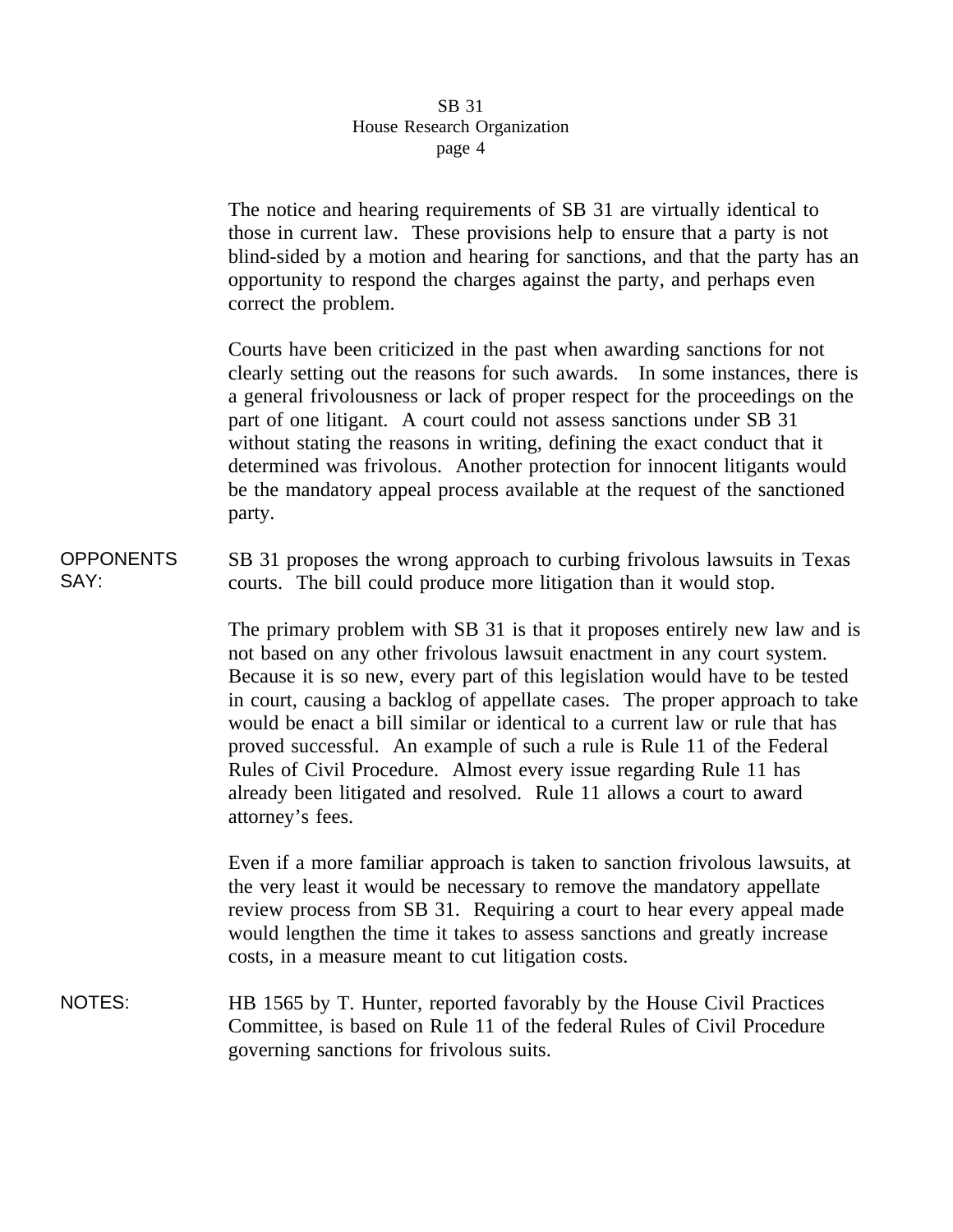HB 1565 would declare that the signing of a pleading or motion would be a certificate that, to the signer's best knowledge:

• the pleading is not being presented for an improper purpose, including harassment, delay, or to increase the cost of litigation;

• each claim, defense or other contention is warranted by current law or a non-frivolous argument for the extension of current law;

• each allegation is likely to have evidentiary support; and

• each denial is warranted on the evidence or based on a lack of information.

HB 1565 would allow any party, or the court on its own initiative, to move for sanctions. If a party prevailed on such a motion, the court could award reasonable attorney's fees incurred in presenting or responding to the motion. Any party against whom such a motion was raised would have a reasonable opportunity to respond to such allegations.

If a court determined that a violation had occurred, it could impose sanctions upon the signer and/or a person represented by the signer. The sanctions imposed had to be limited to sanctions sufficient to deter repetition or the normal sanction for such actions including:

- a direct order by the court;
- a fine; or

• an order to pay the expenses incurred by the other party including reasonable attorney's fees.

Under HB 1565, a court could not award a monetary sanction for violating the requirement that each claim must be based on current law or a reasonable extension of current law. A court could also not award monetary sanction on its own initiative unless it did so before a voluntary dismissal or settlement of the claim.